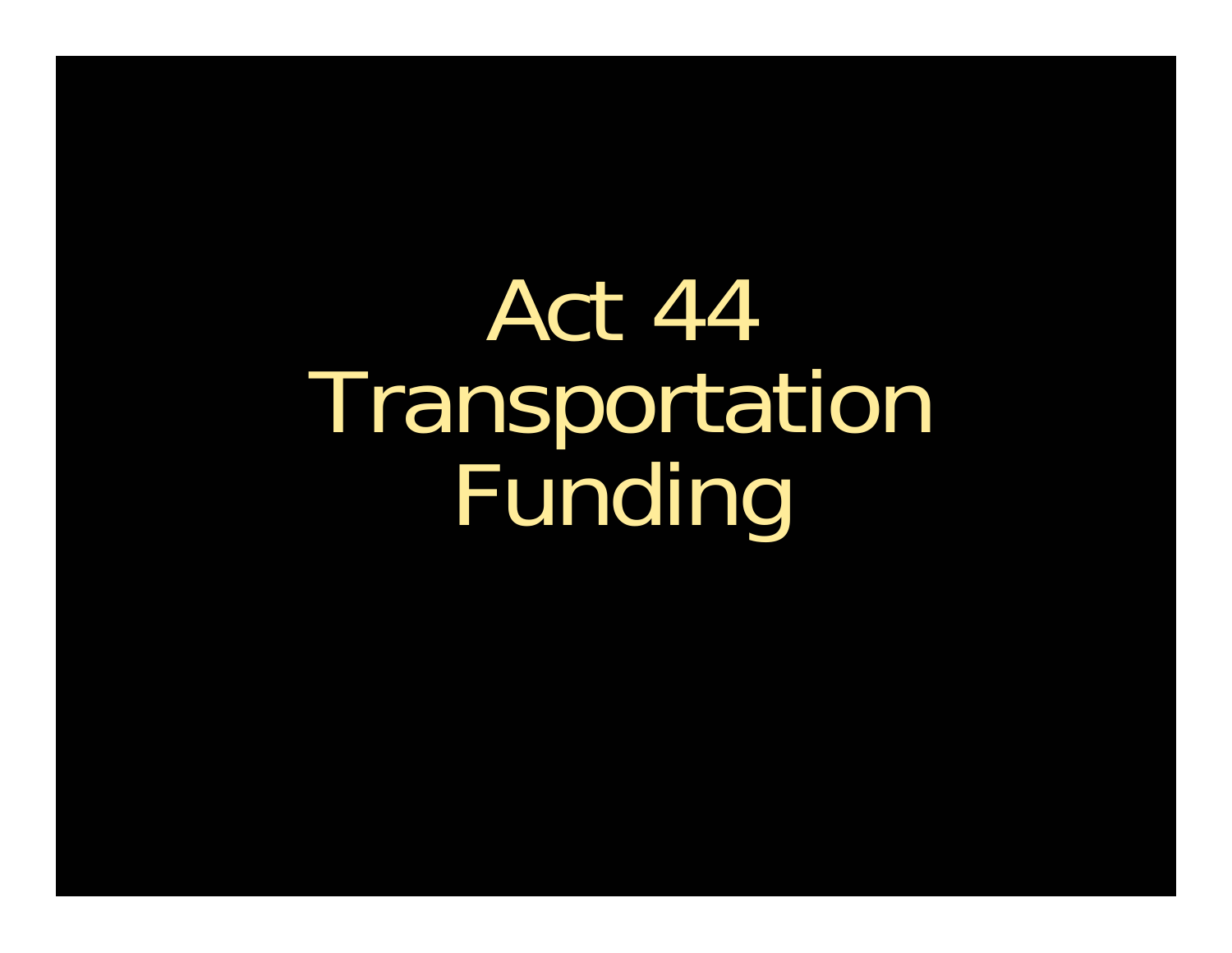#### The Transportation Crisis



#### Bridges Roads Transit

- 5,913 structurally deficient bridges
- Highest number of any state
- Average age 50 years



- 8,528 miles in poor condition
- Backlog of safety & congestion needs
- $\bullet$  36% construction cost increase last 2 years





- Looming 25% service cuts over 5 years
- 100 million fewer rides
- $\bullet$  Loss of access to jobs, medical service and schools

#### **Total Commission Need: \$1,725 million**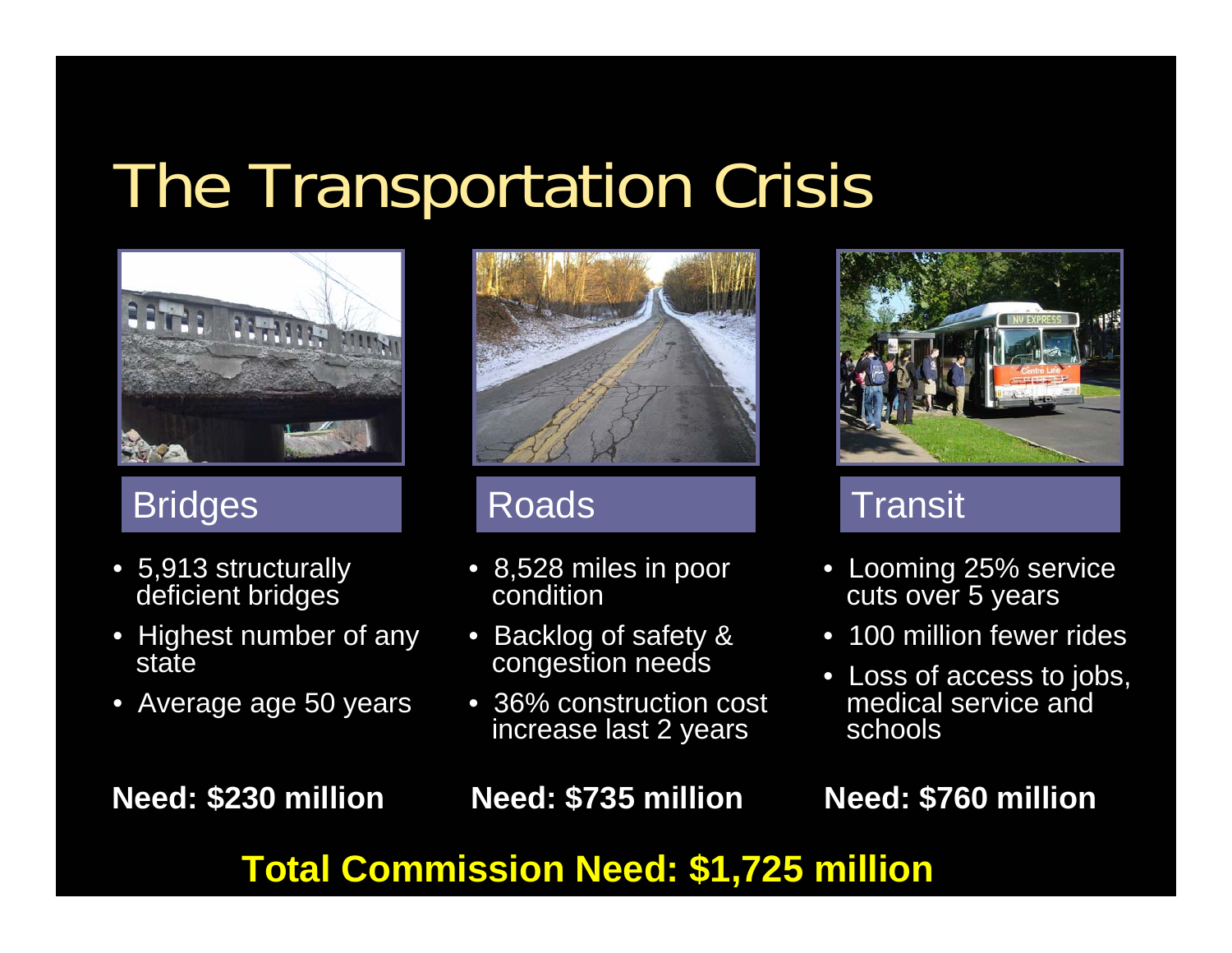## Act 44 of 2007 Funding

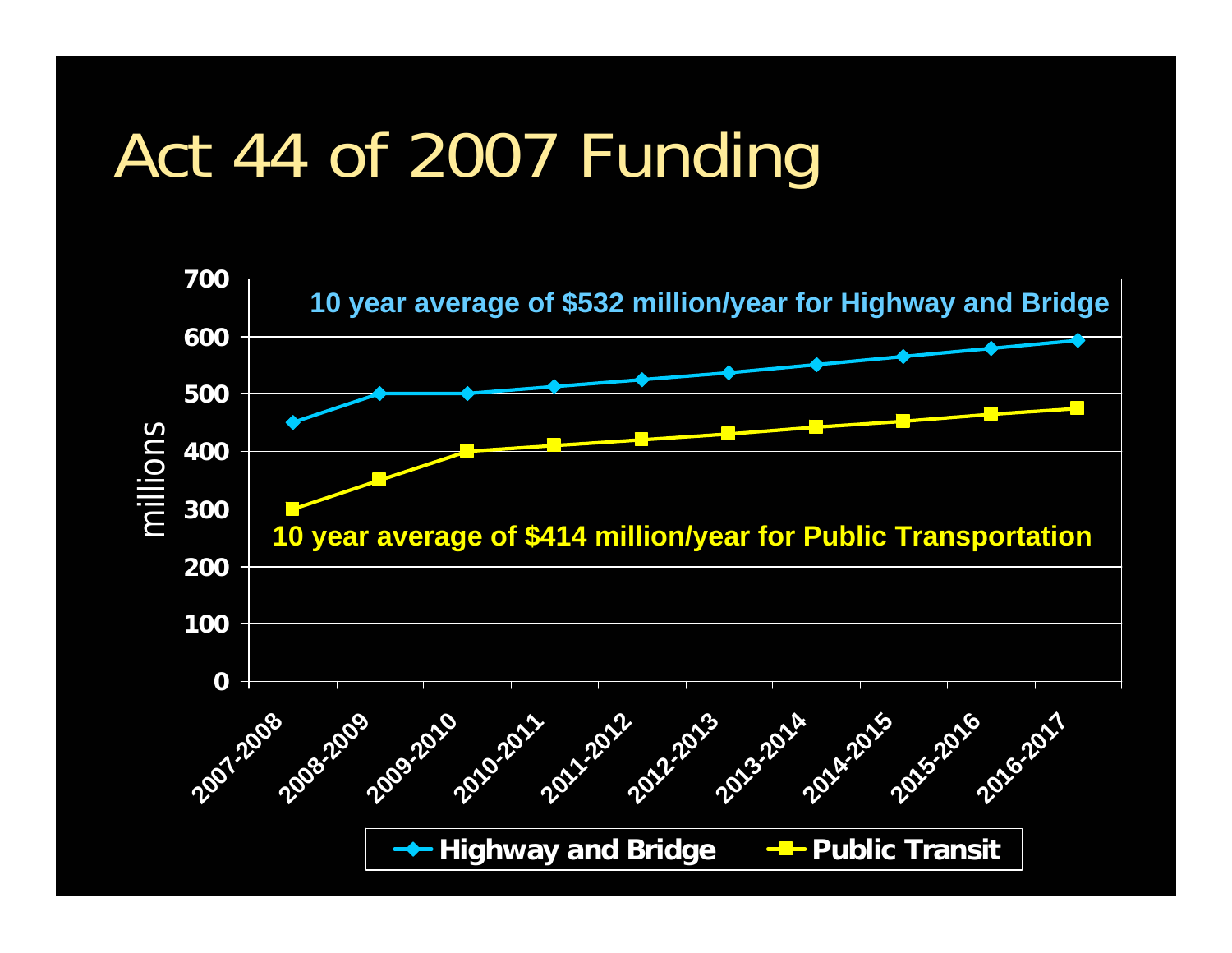## Act 44 Funding Structure

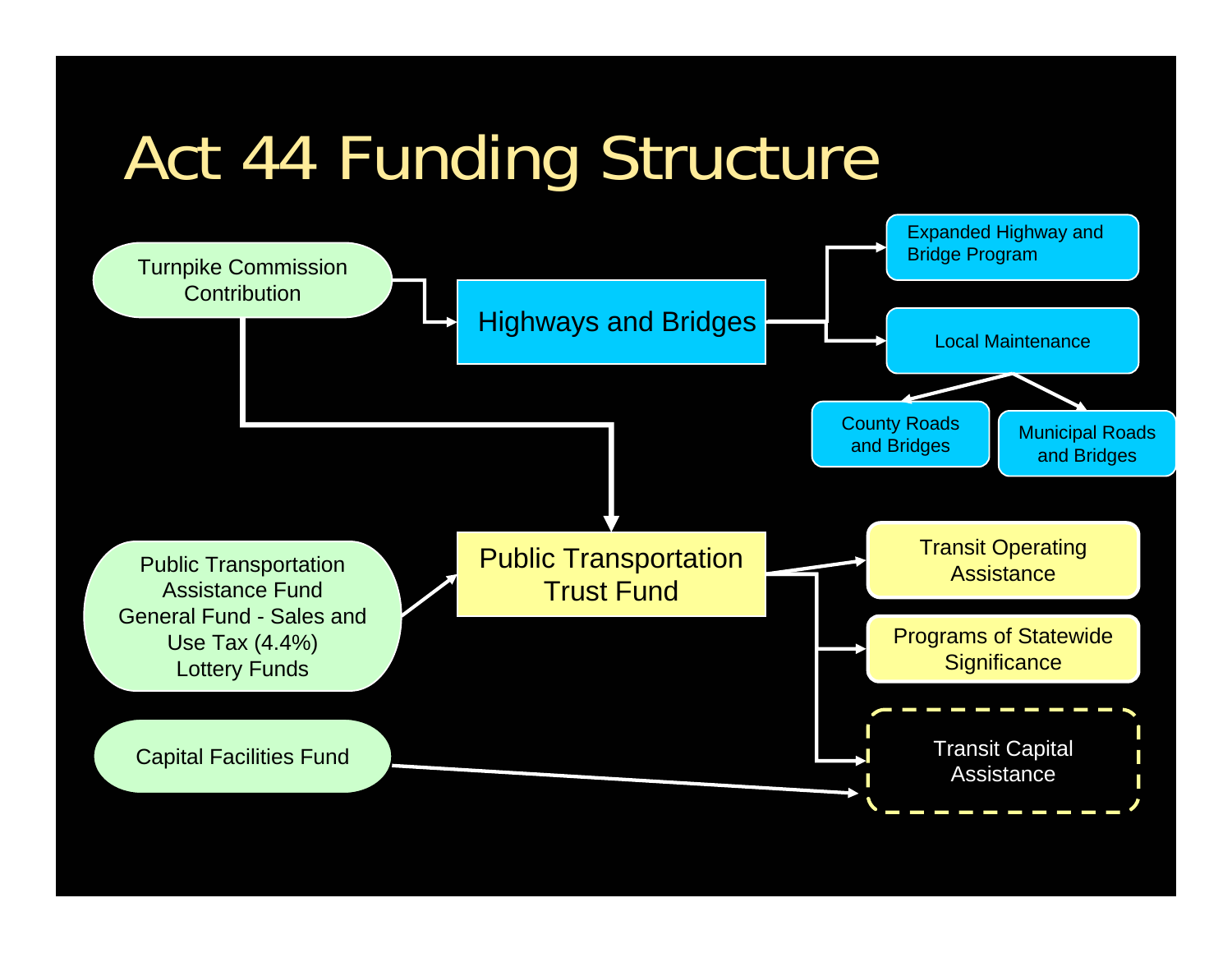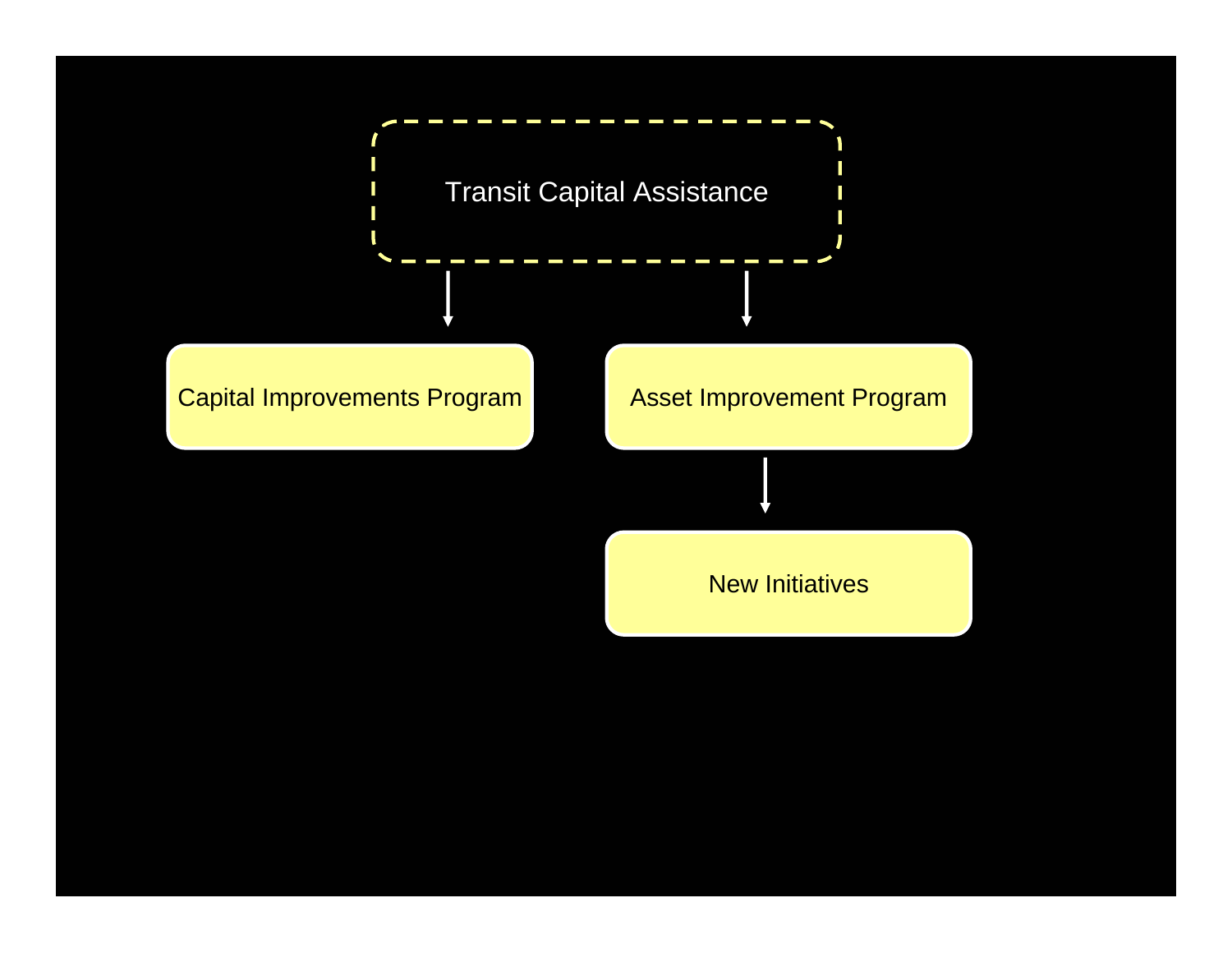#### Program Intent

- **To create a sustainable program**
- **Dedicated, inflation-sensitive, reliable** revenues
- **Simple transparent funding distribution**
- **Funding linked to need and performance**
- **BITE Sound investments and ongoing reforms**
- **E** Accountable and efficient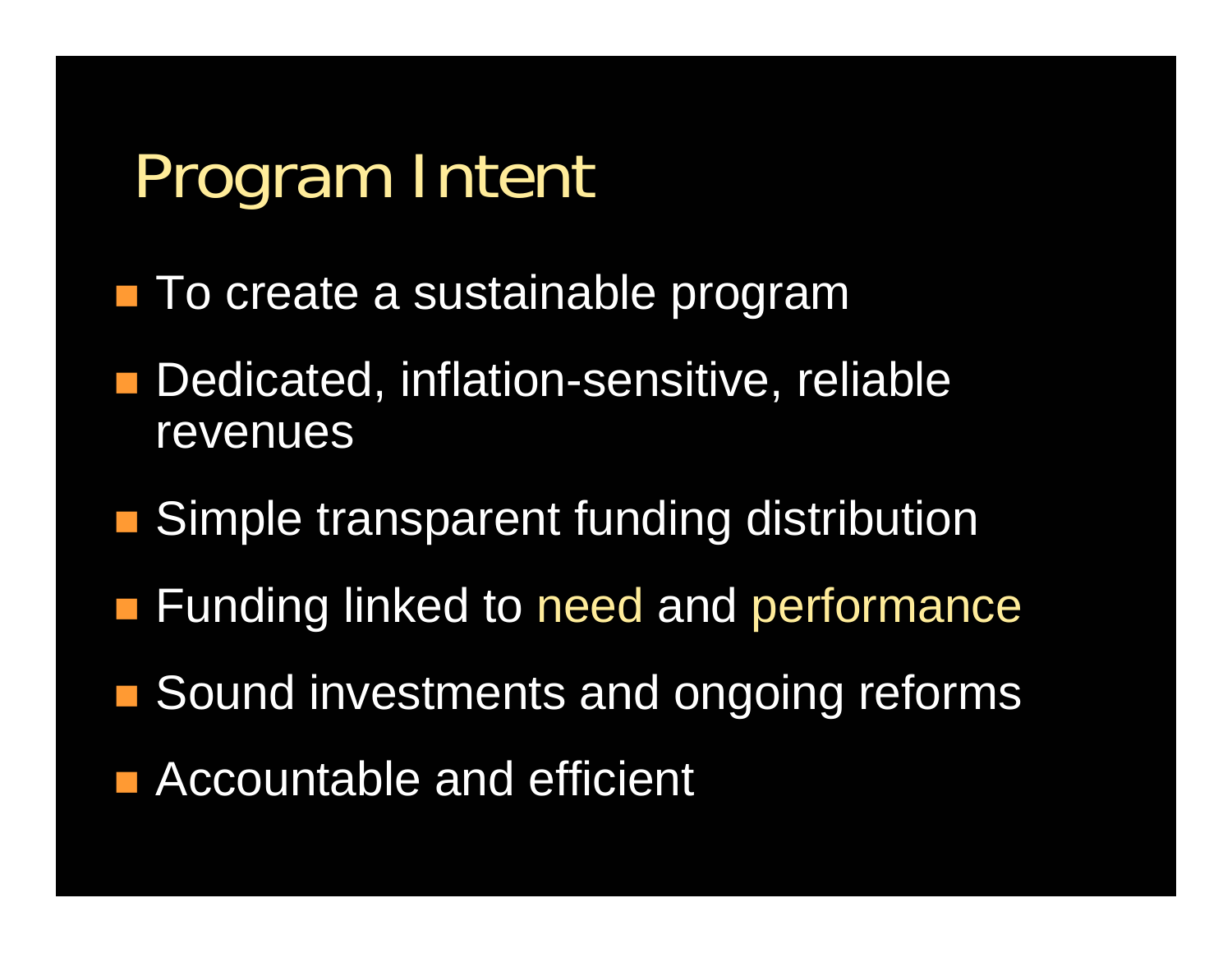#### Public Transit Funding – Before Act 44

**Funding sources were unpredictable, not dedicated, and had minimal growth**

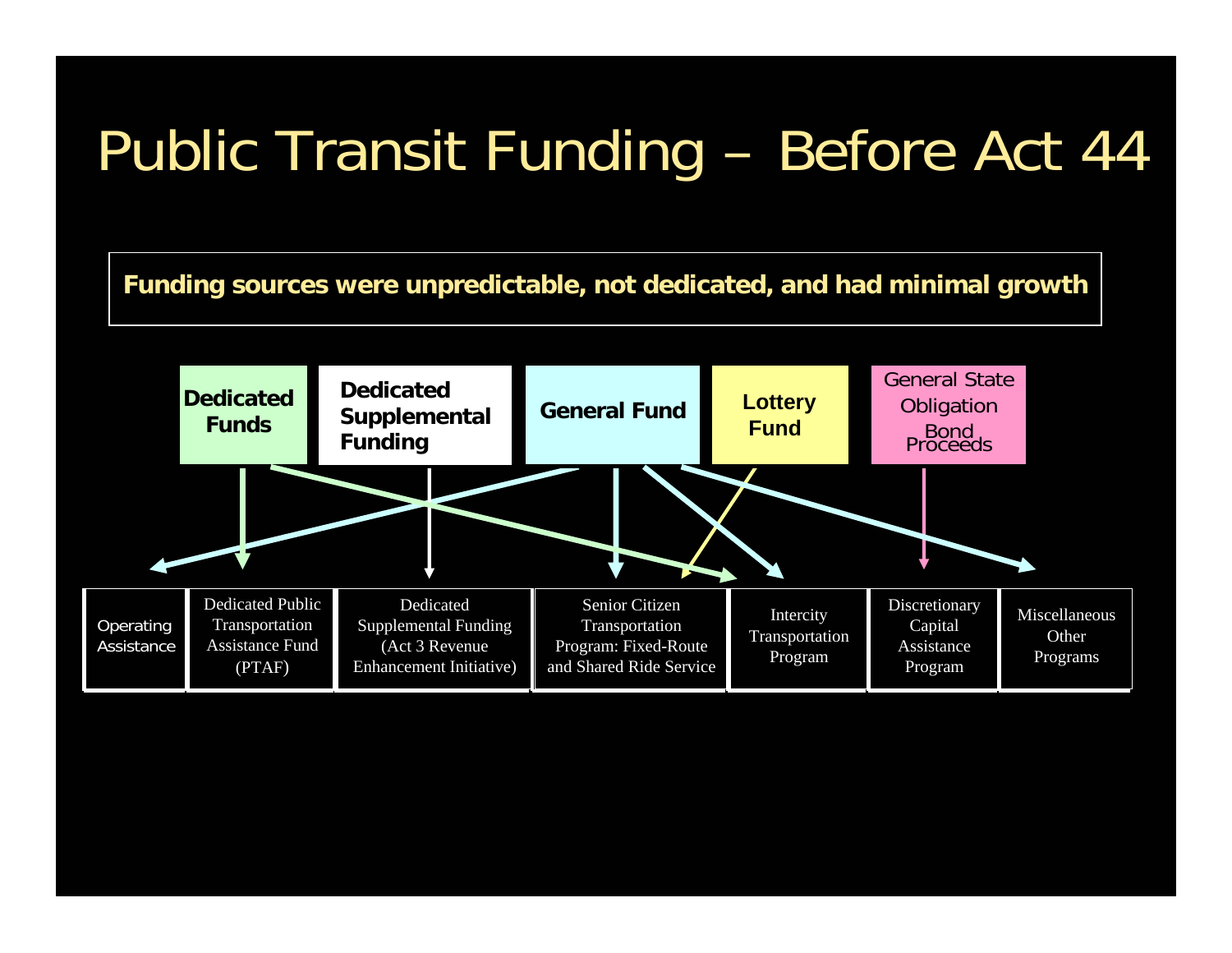# Public Transit Funding

Funding sources are predictable, dedicated, inflation sensitive

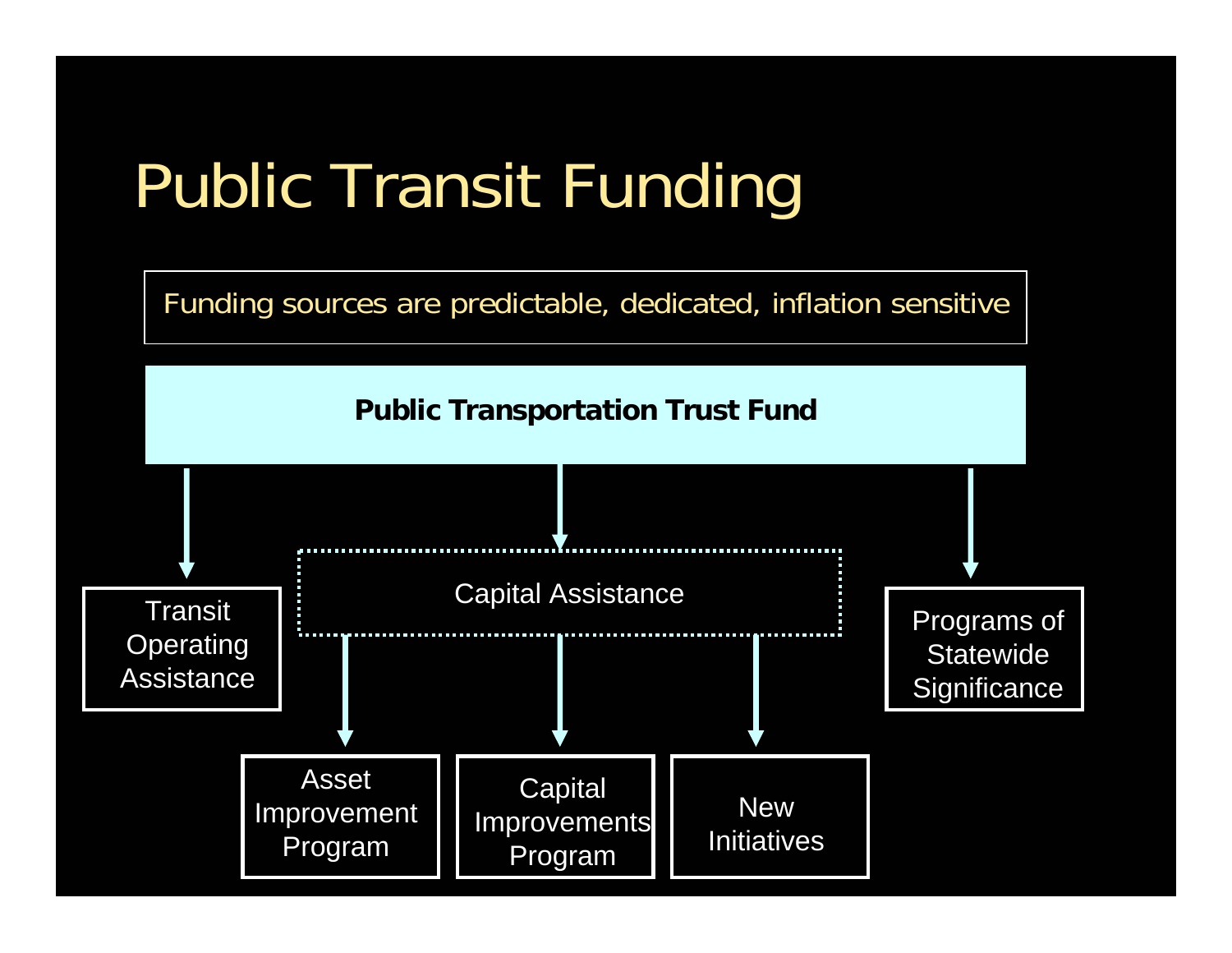# Key Changes

- **Eliminates Classes 1-4**
- $\left\vert \cdot\right\vert$  Creates Public Transportation Trust Fund with five accounts
- Funding distributed based on need and performance
- Fully funds Programs of Statewide Significance

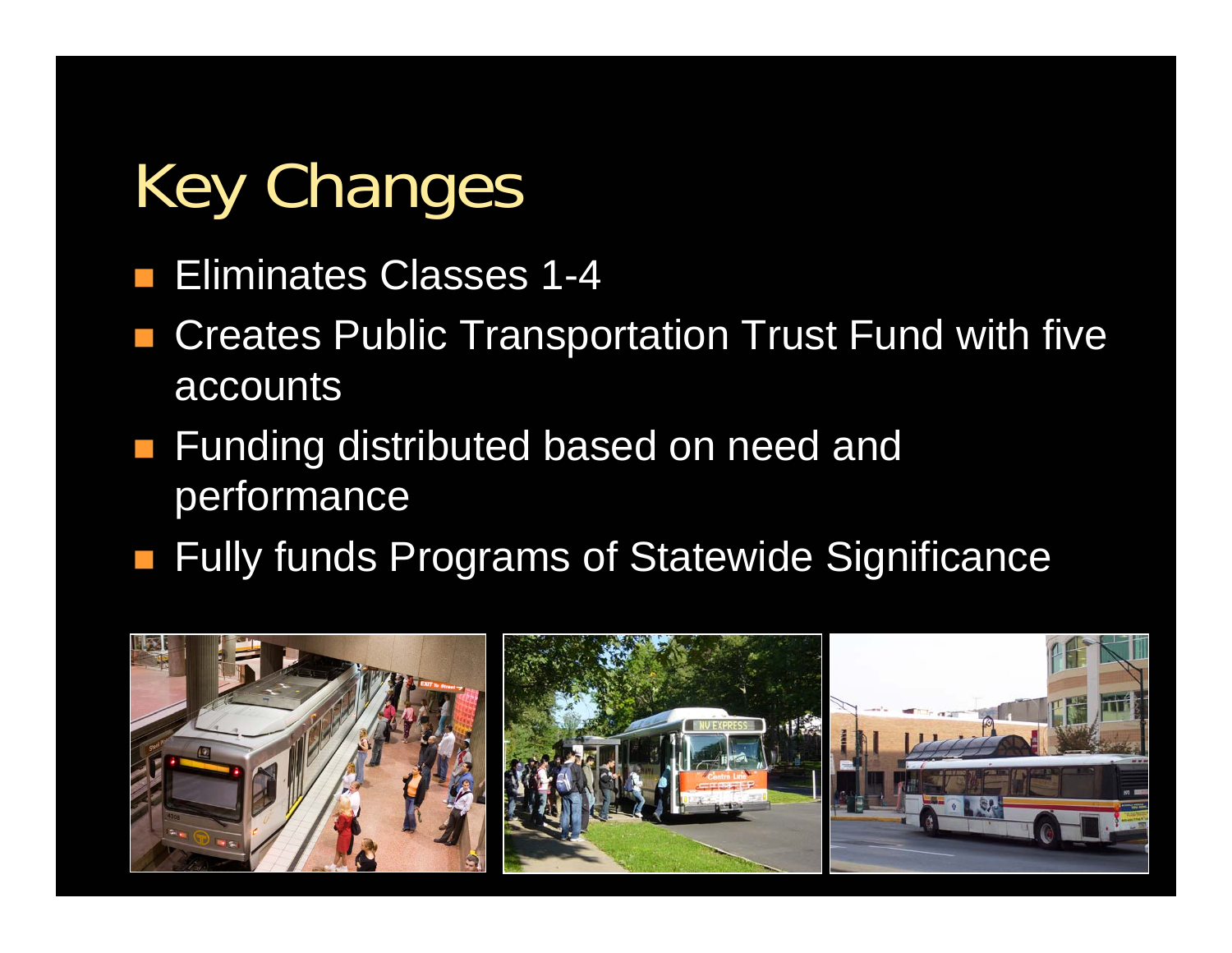#### Public Transportation Trust Fund

#### $\Box$ Dedicate \$396M from Sales Tax

- Revenue Neutral Swap to replace existing Operating, and Act 3 Funding
- Dedicate **\$80M** from Lottery for Free Transit for Seniors
- Dedicate additional **\$300M** from Pennsylvania Turnpike Commission
- Maintain PTAF funding of \$180M
	- \$121M to PTTF
	- \$59M to pay existing debt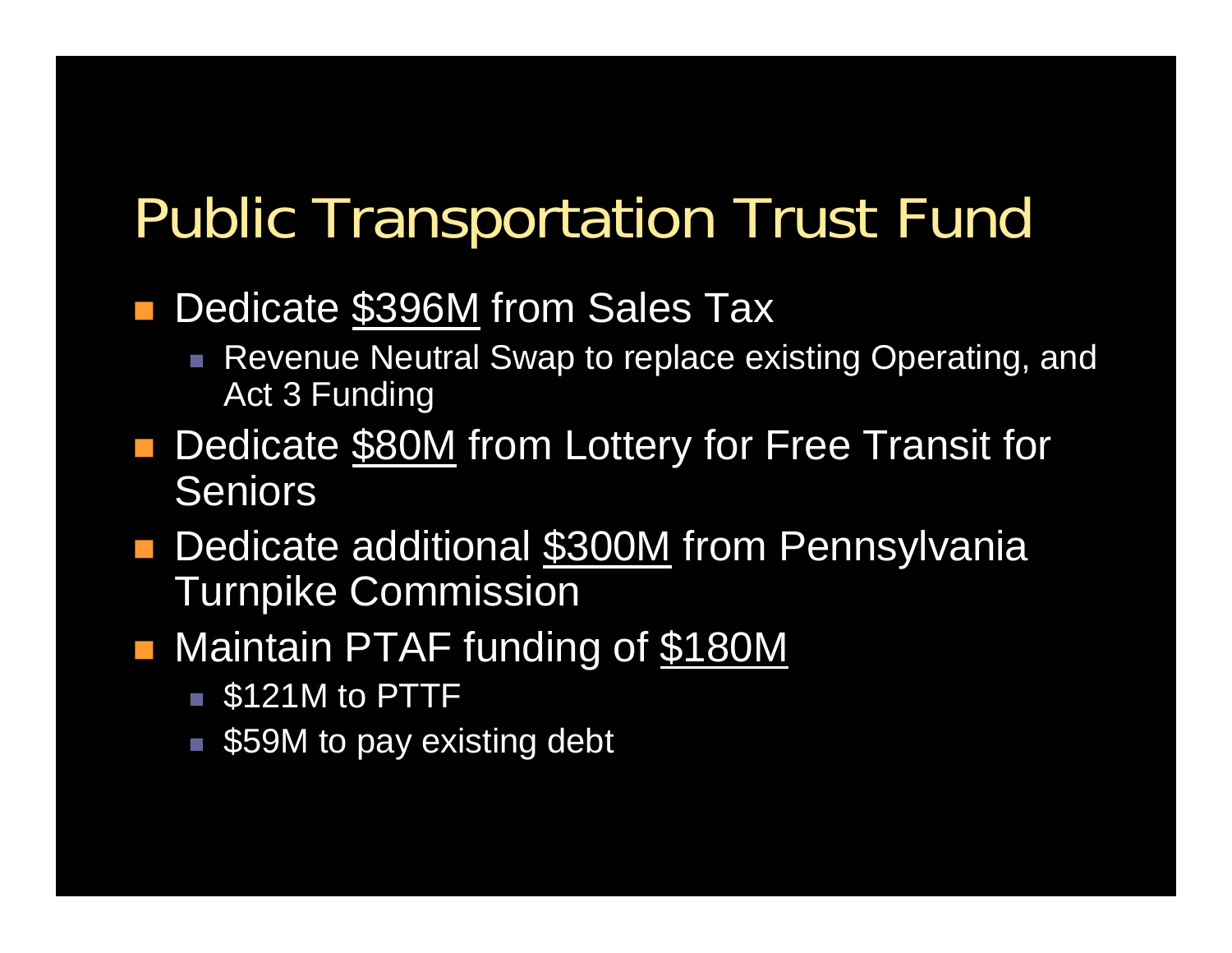#### Transit Operating Assistance Base Funding - \$537 Million

#### **Service Service New Funding - \$250 Million** ■ Allocated by formula

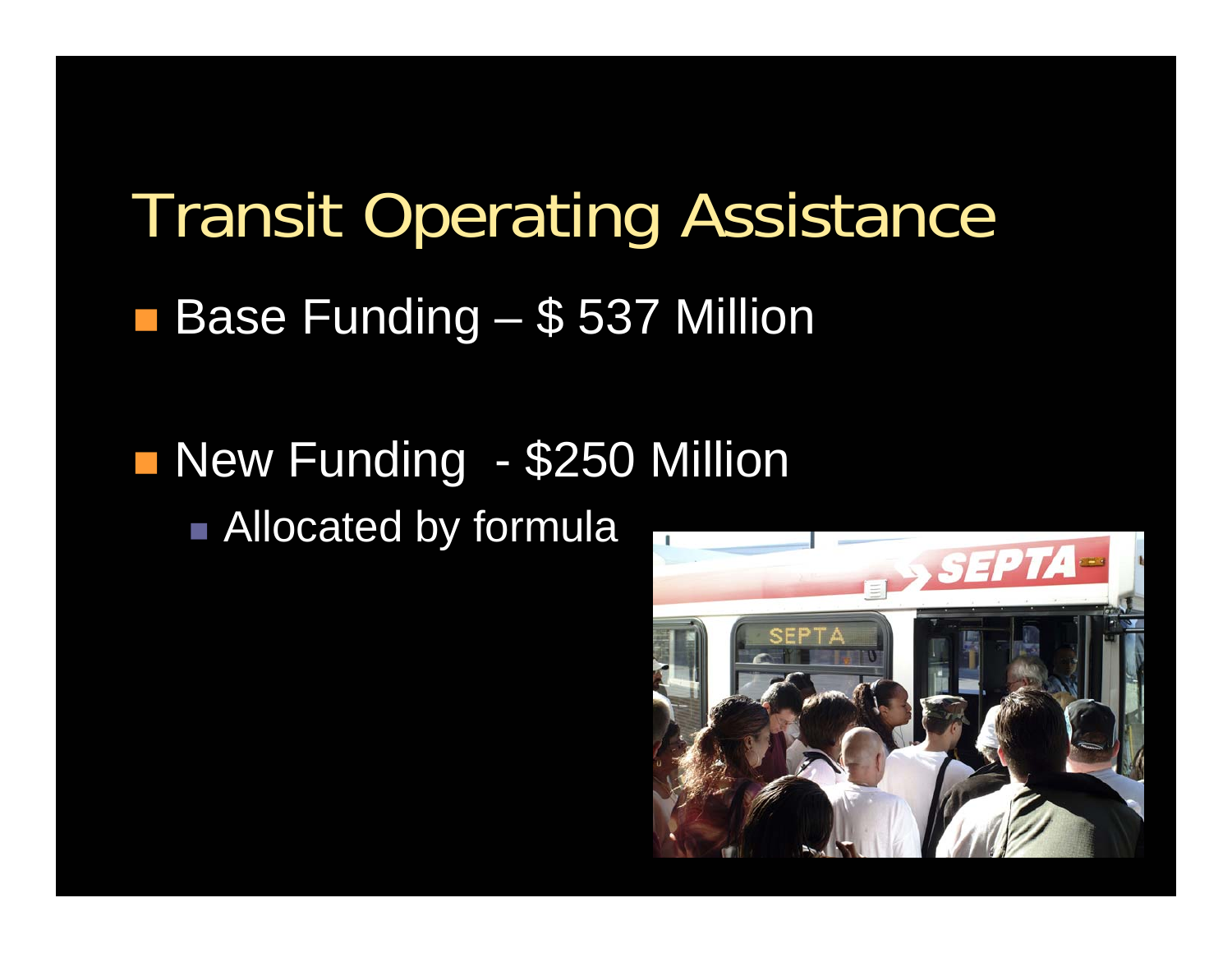#### Base Funding

■ 05/06 funding published in the PA Bulletin

**For subsequent years, each system will** receive the adjusted base operating allocation

■ 07/08 Base funding = Base Operating Allocation X 1.0506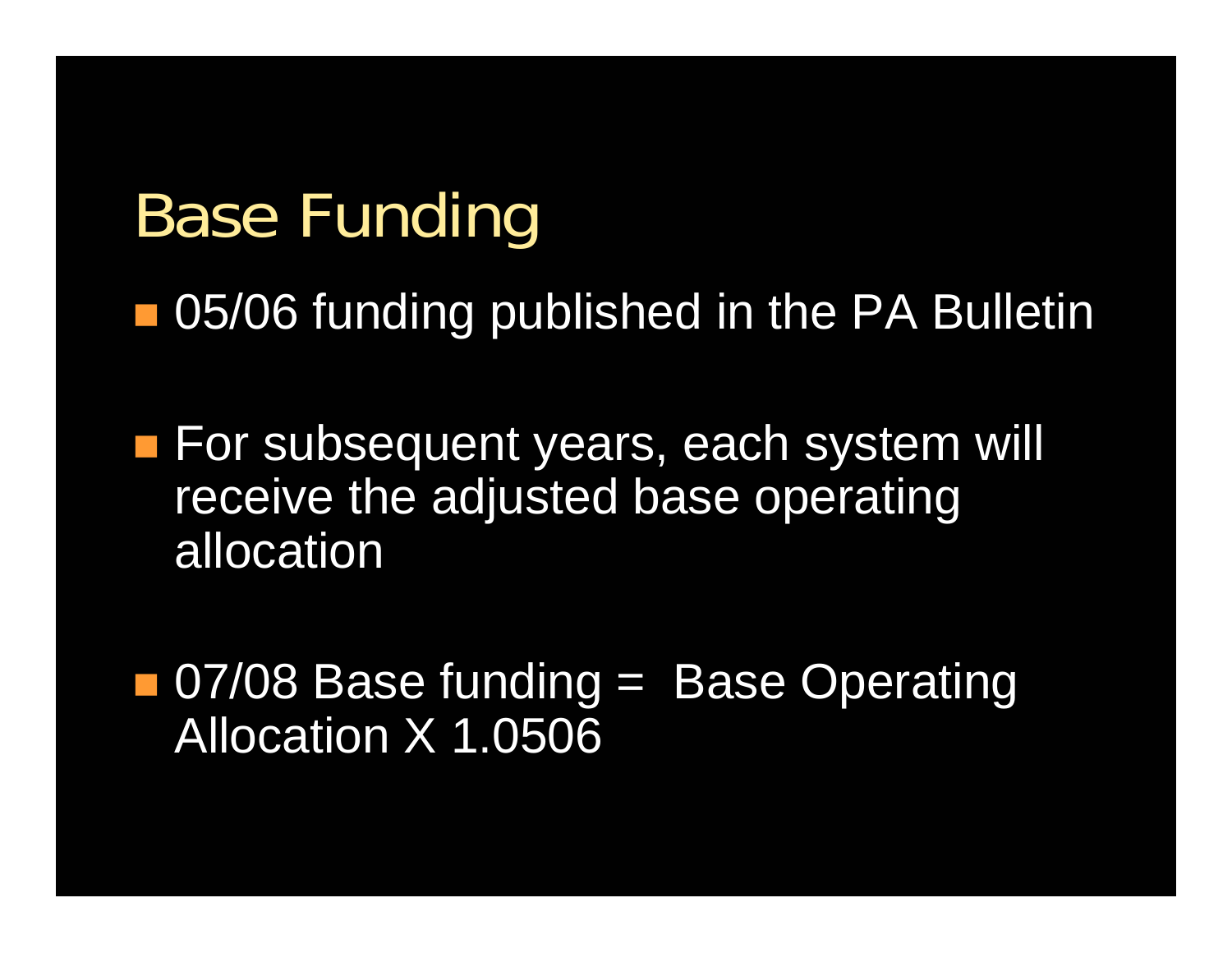#### Transit Operating Formula  $$250$  Million



Growth Caps – No system gets more than 50% first year and 20% more in subsequent years

Hold Harmless - No system gets less funding than prior year

Local Match - 15% local match required. Systems may increase by 5% current year match until they achieve full 15%. Cash only.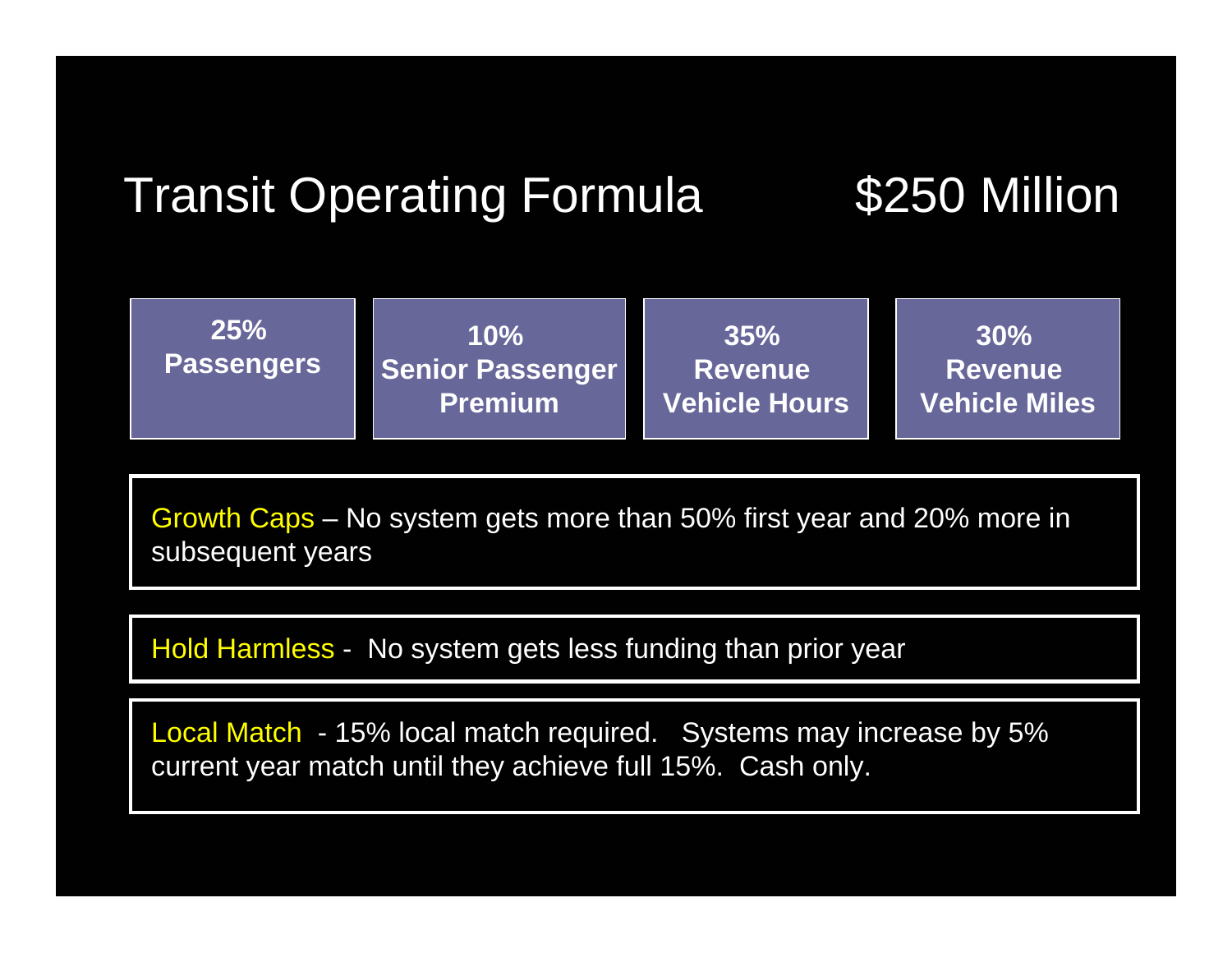#### System Performance Criteria

- Passengers per revenue vehicle hour
- Operating cost per revenue vehicle hour
- $\mathbb{R}^n$ Operating Revenue per revenue vehicle hour
- $\mathbb{R}^n$ Cost per passenger trip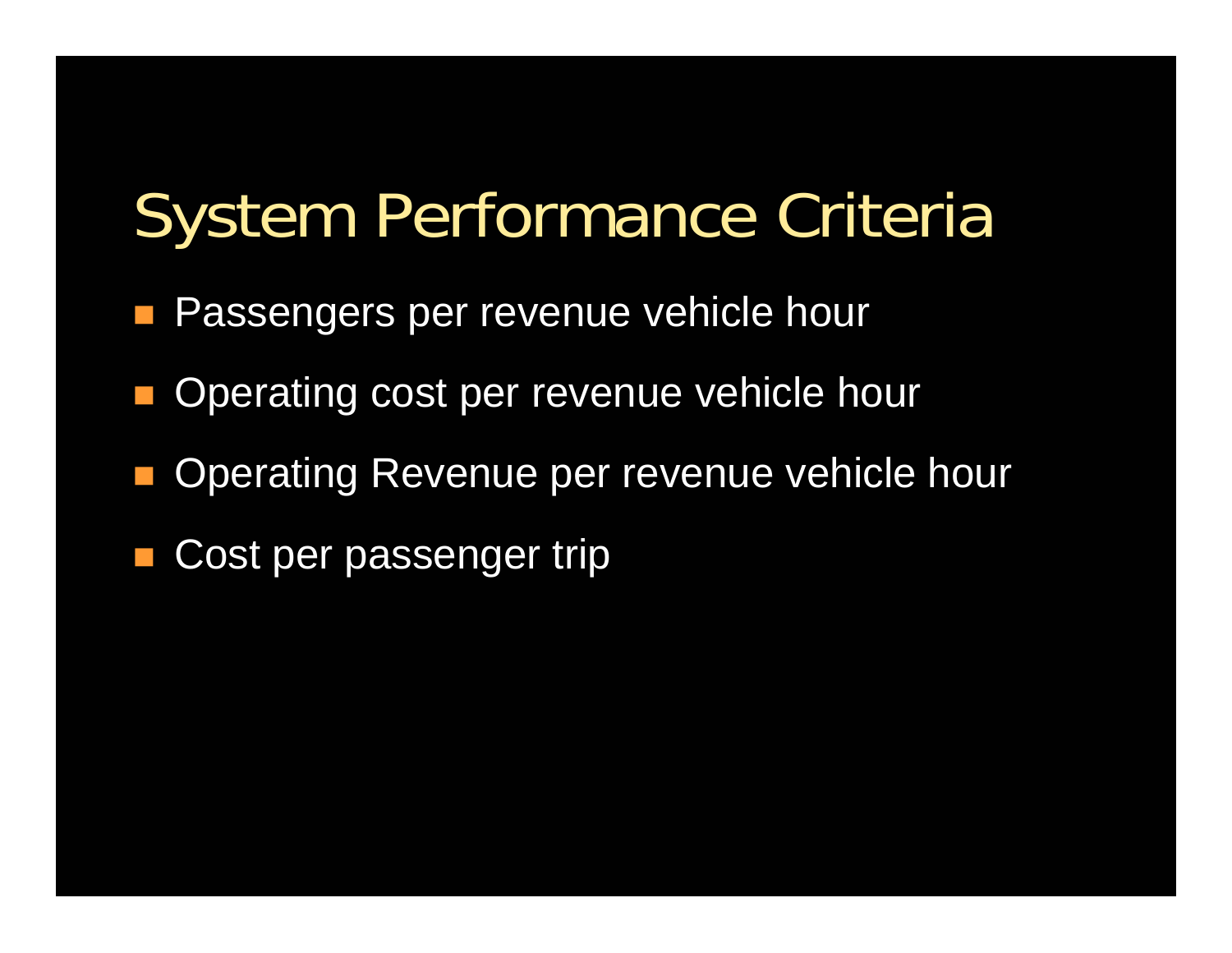#### System Performance Evaluation

- **Periodic performance reviews**
- **If performance falters, corrective action** required
- **Locals pay for non-performance**

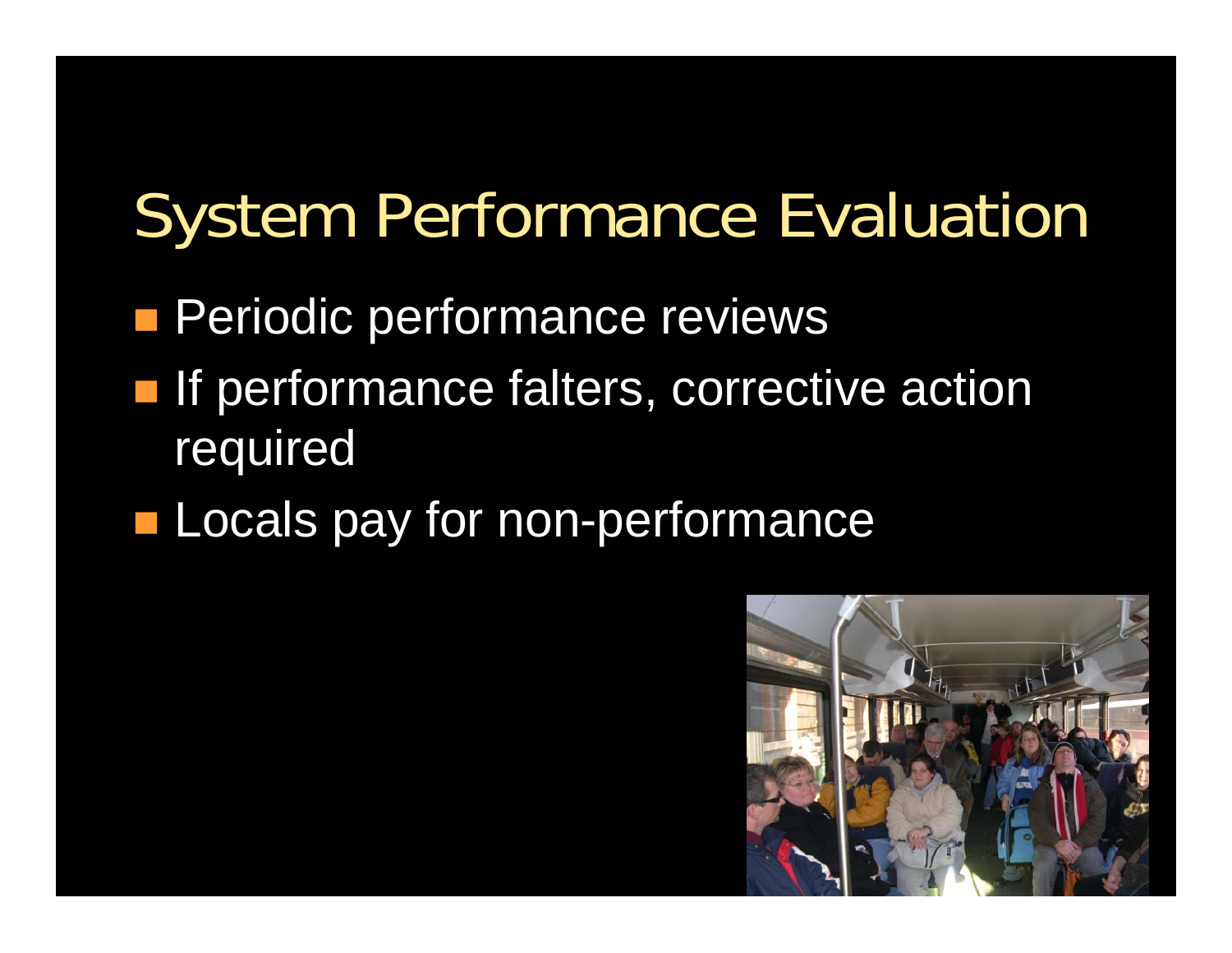Decreasing Performance since last fiscal year

- $\Box$  Hold harmless on formula driven operating assistance (2 years)
- $\Box$  Three step improvement process
	- 1. Action plan – given to local elected officials and PennDOT
	- 2.Quarterly progress reports
	- 3. PennDOT review of progress
		- п If improved – full formula funding restored
		- П If not improved – Hold harmless released – system get negative impact of funding formula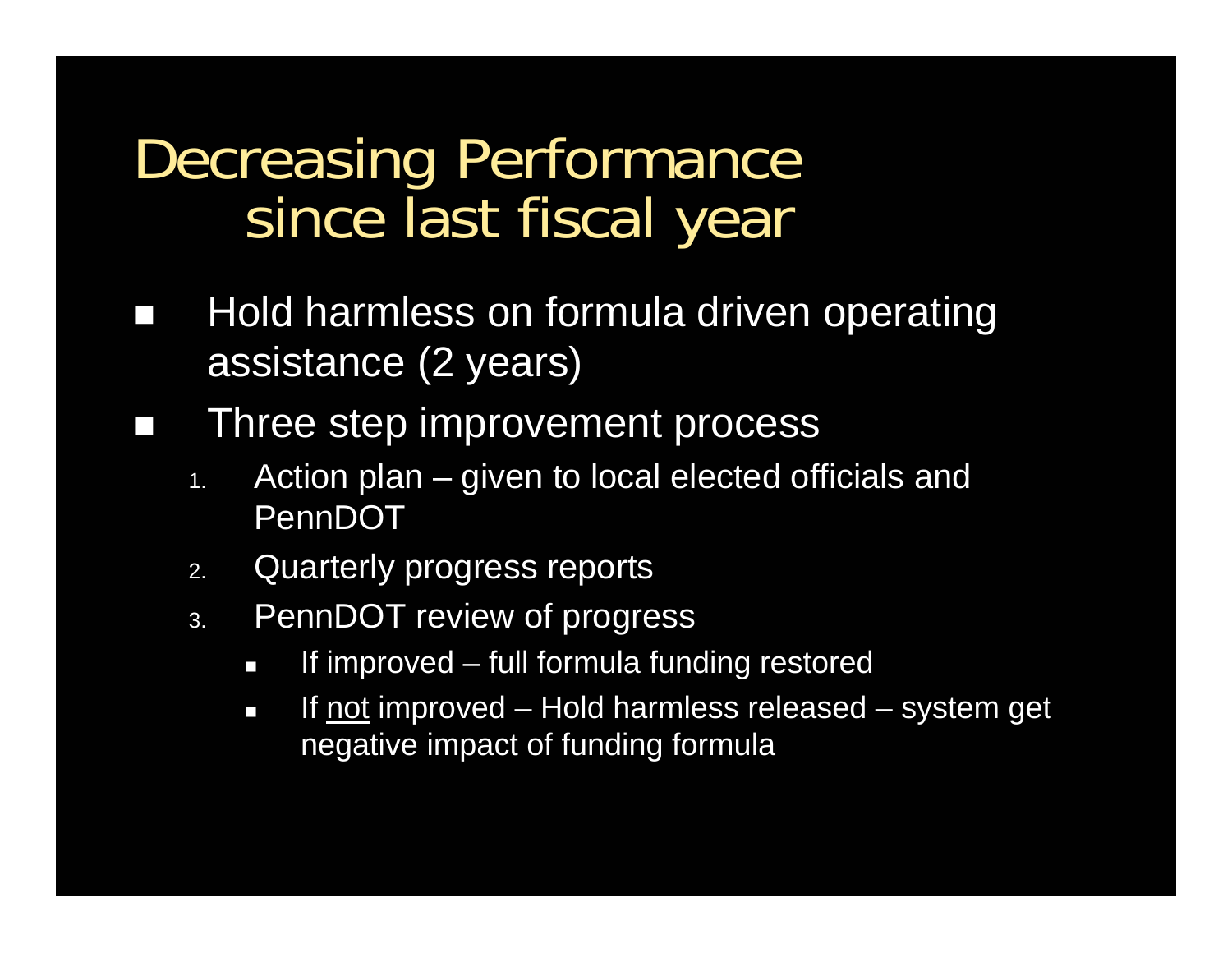#### Required Coordination

- Requirement in law to coordinate (§ 1512)
- **Regions where two or more award** recipients have services

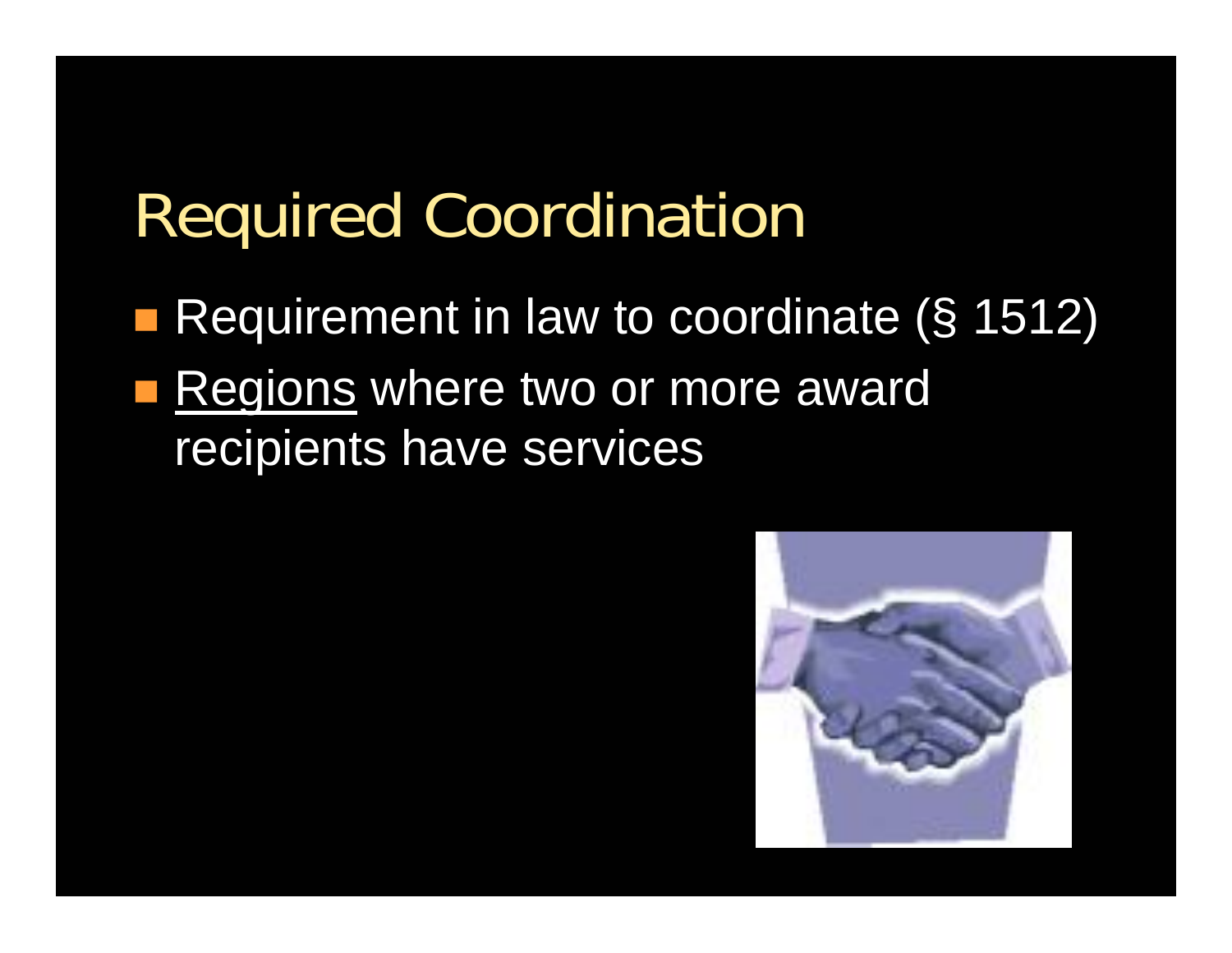# Capital Program

- All capital projects must be on statewide Capital Plan
	- Asset Improvement Program
	- a. **Discretionary**
	- $\mathcal{L}_{\mathcal{A}}$  $\Box$  3  $^{1}/_{3}$  % local match
	- Capital Improvement Program
	- a a Formula

**Service Service** 

- a. No local match
- New Initiatives (Fixed guideways)



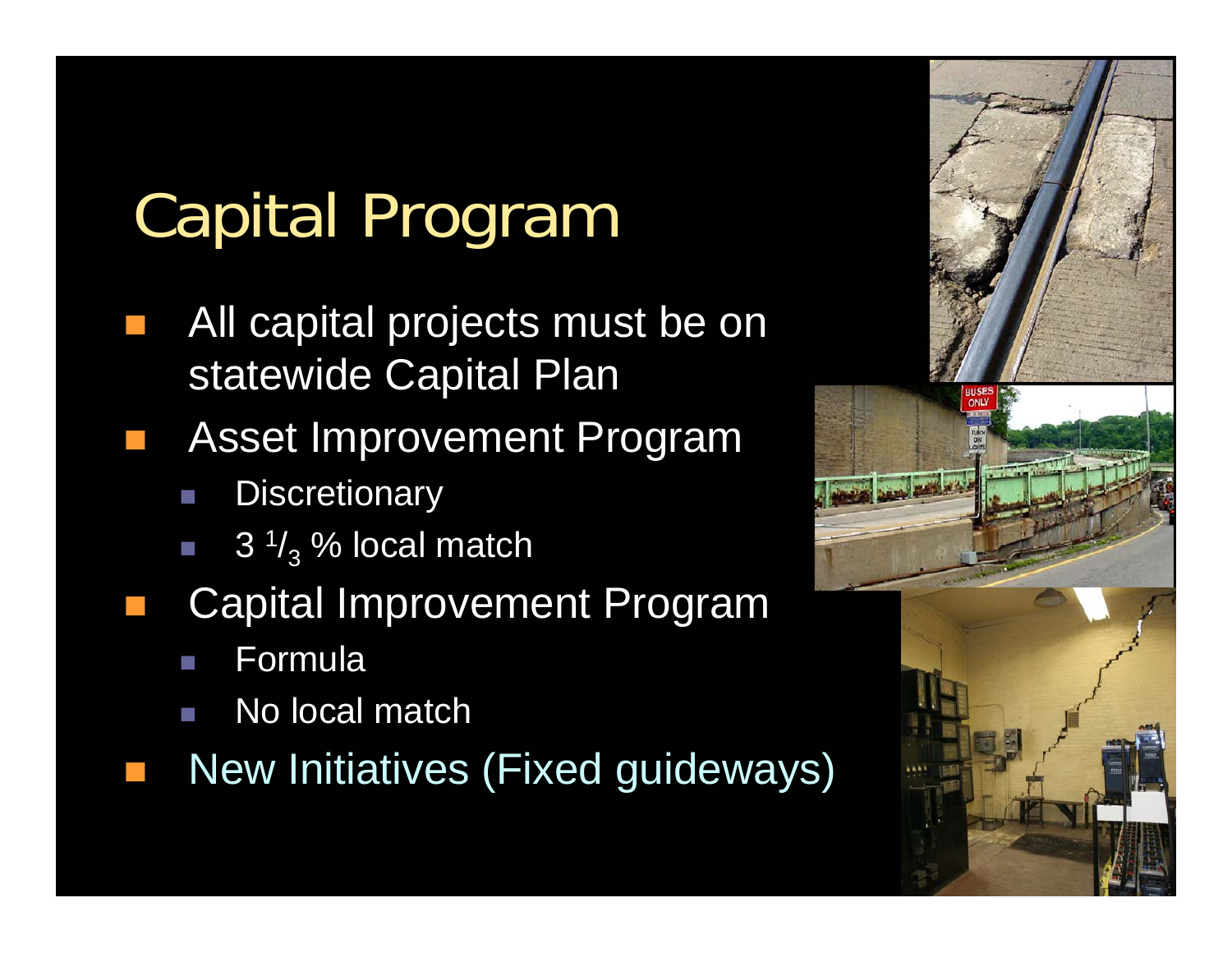## Asset Improvement Program

- Statewide program based on NEED
- Discretionary distribution
	- 1.Existing Debt Service/Leases
	- 2. Matching Funds for Federally approved projects
	- 3. Non-Federal capital projects
		- a) Emergency Projects
		- b) Standard replacement of existing assets that have exceeded their useful life
		- c) Non-emergency asset improvement projects
		- d) Acquisition of new assets (not New Starts)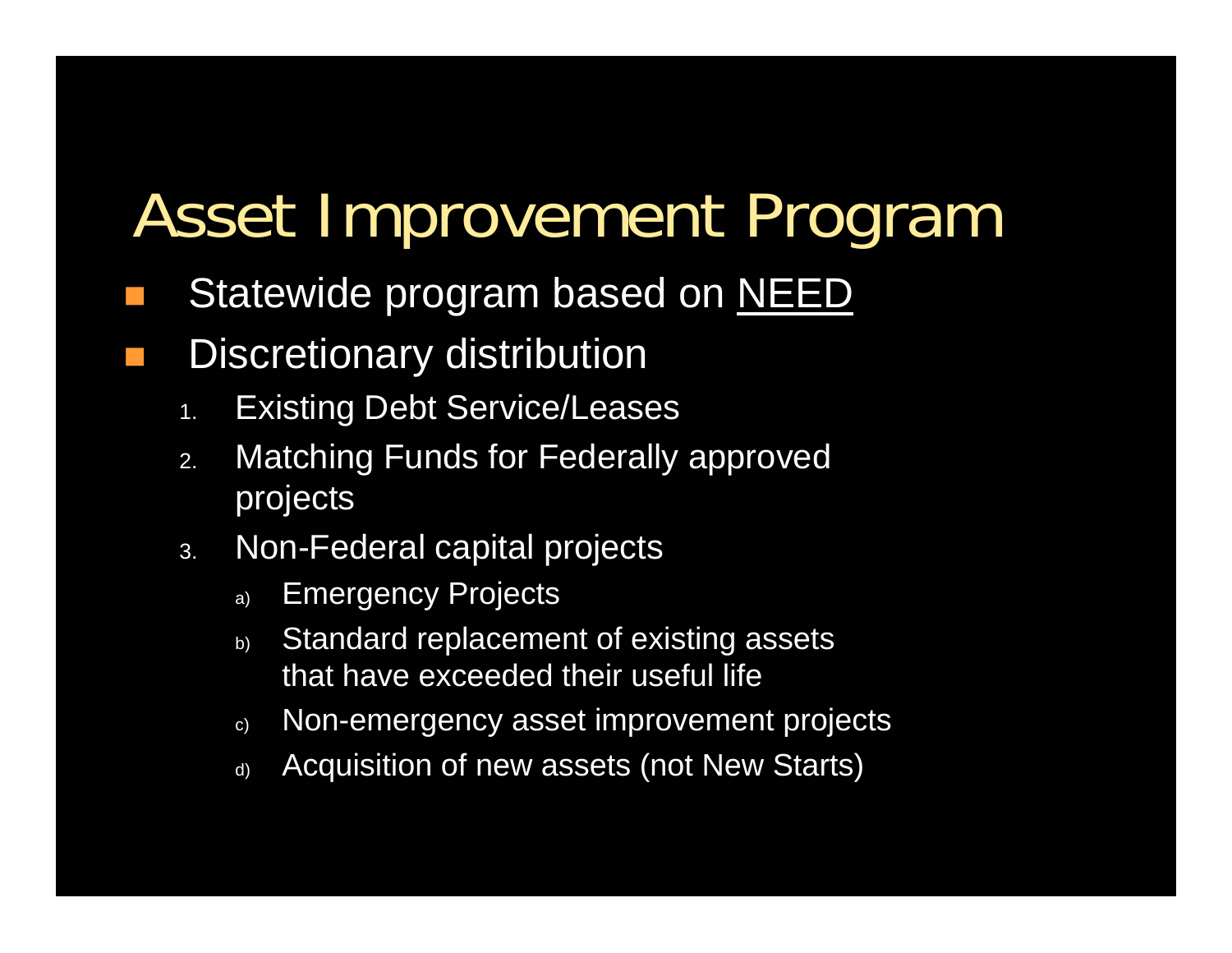## Capital Improvements Program

- Same priorities as Asset Improvement
- **Funding distributed by formula** (passengers)
- **No Local match required**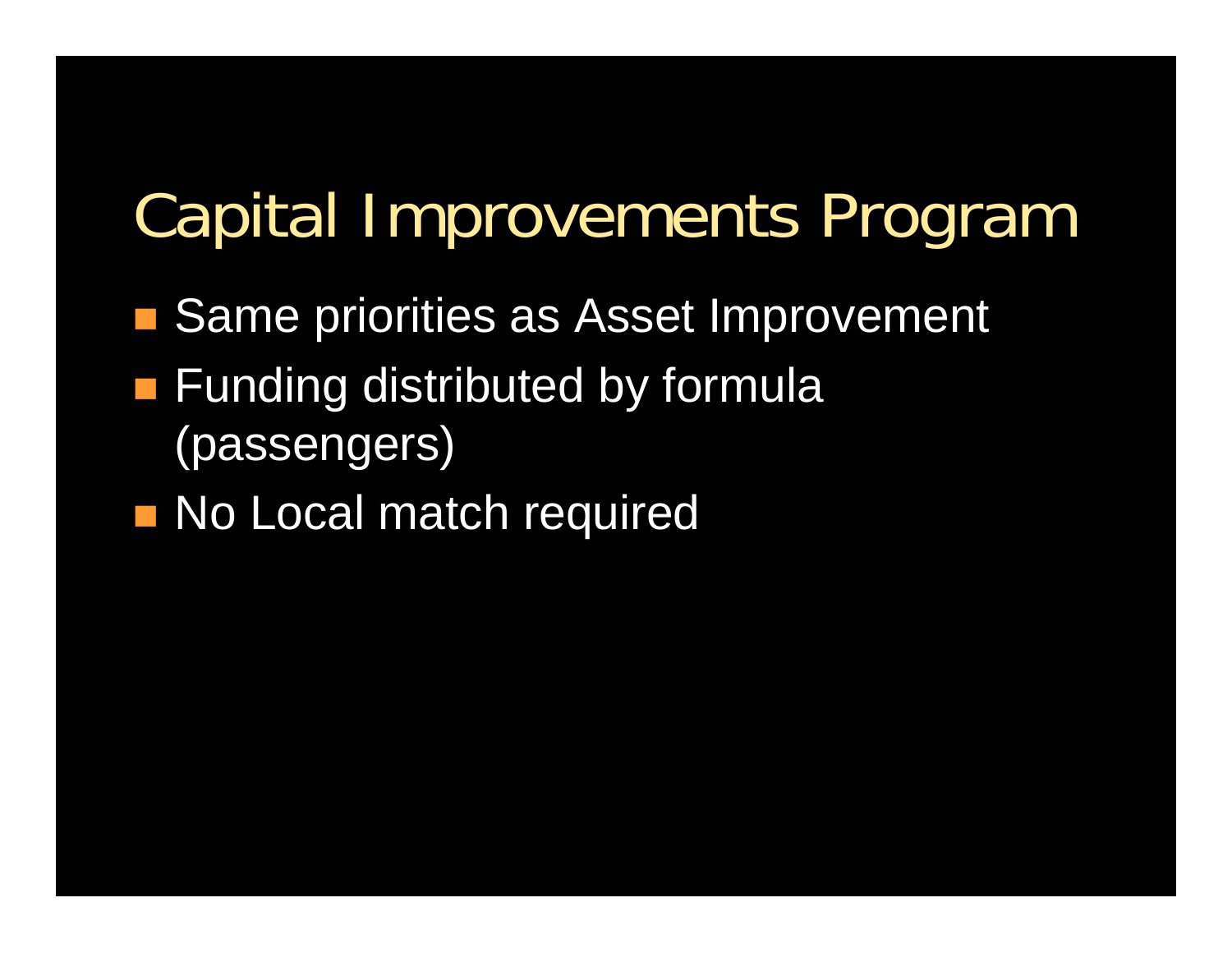#### New Initiatives

- **Priority for local match requirements of Federal** New Starts
- If not  $-$  applicant must meet following tests
	- $\mathcal{L}_{\mathcal{A}}$ Investments in existing service areas optimized
	- Return on Investment analysis
	- $\mathcal{L}_{\mathcal{A}}$ Local dedicated funding for operating
	- $\mathcal{L}_{\mathcal{A}}$ Local ability to construct, manage and operate
	- Integrated land use plan in place
- **Local Match no less than 3**  $\frac{1}{3}$  %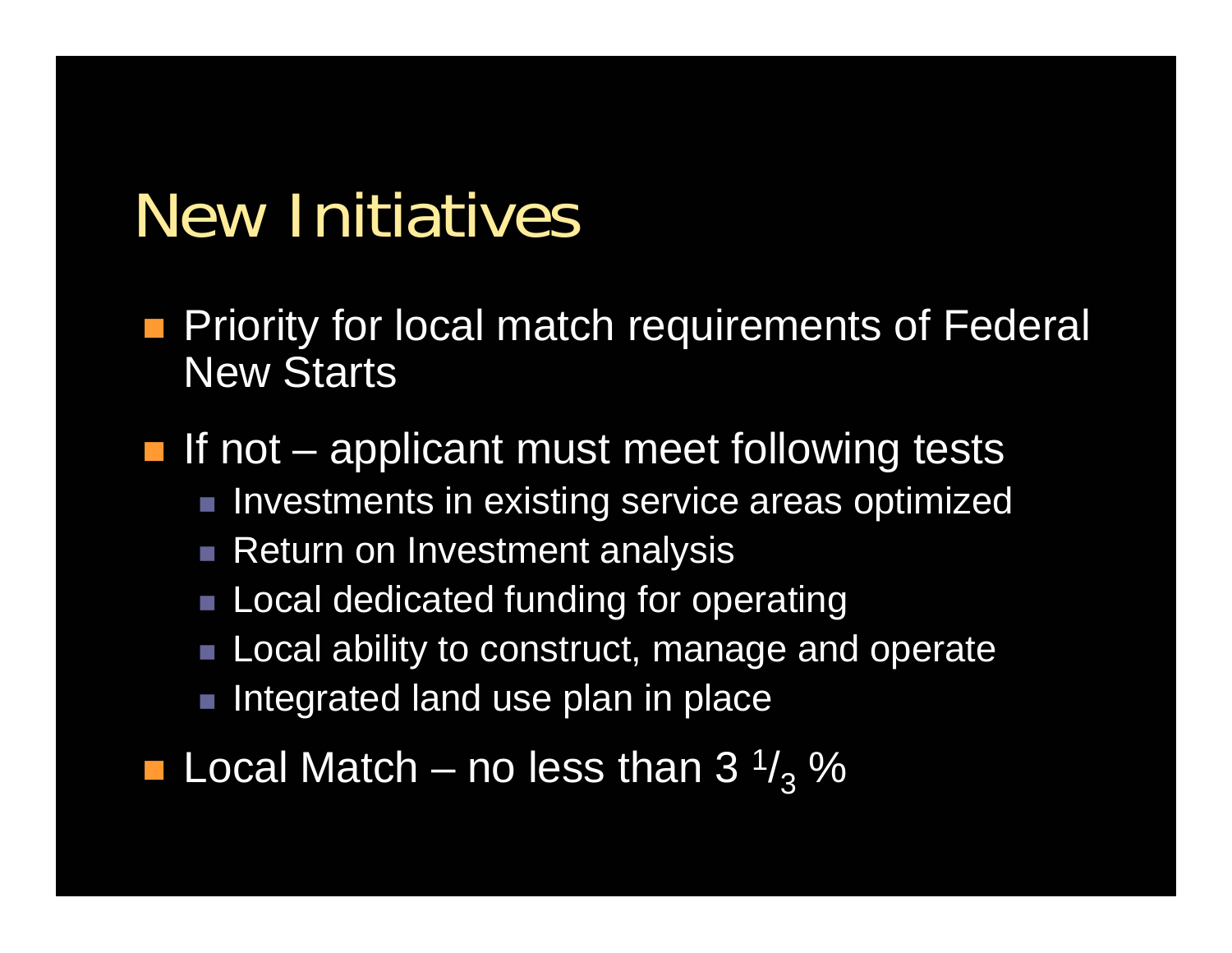#### Programs of Statewide **Significance**

- **Persons with Disabilities**
- **Intercity transportation**
- **E Community Transportation**
- Welfare to Work and Federal Programs Match
- **Technical Assistance and Demonstrations**
- **Program Oversight and Administration**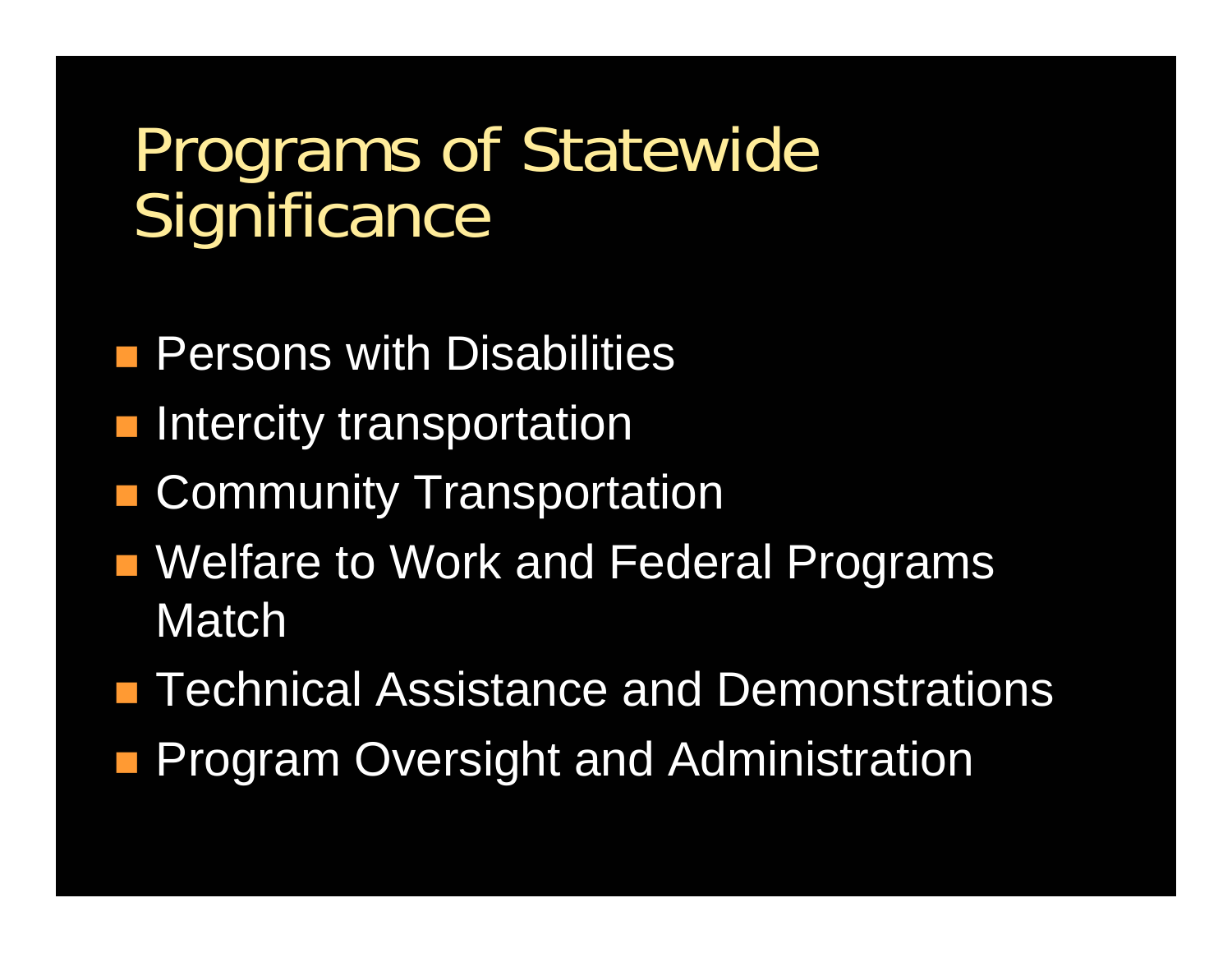#### Programs of Statewide **Significance**

- **Distribution based on need**
- **PennDOT** discretion
- Consistent with existing program requirements
- **PennDOT to continue to streamline,** simplify and improve accountability of these programs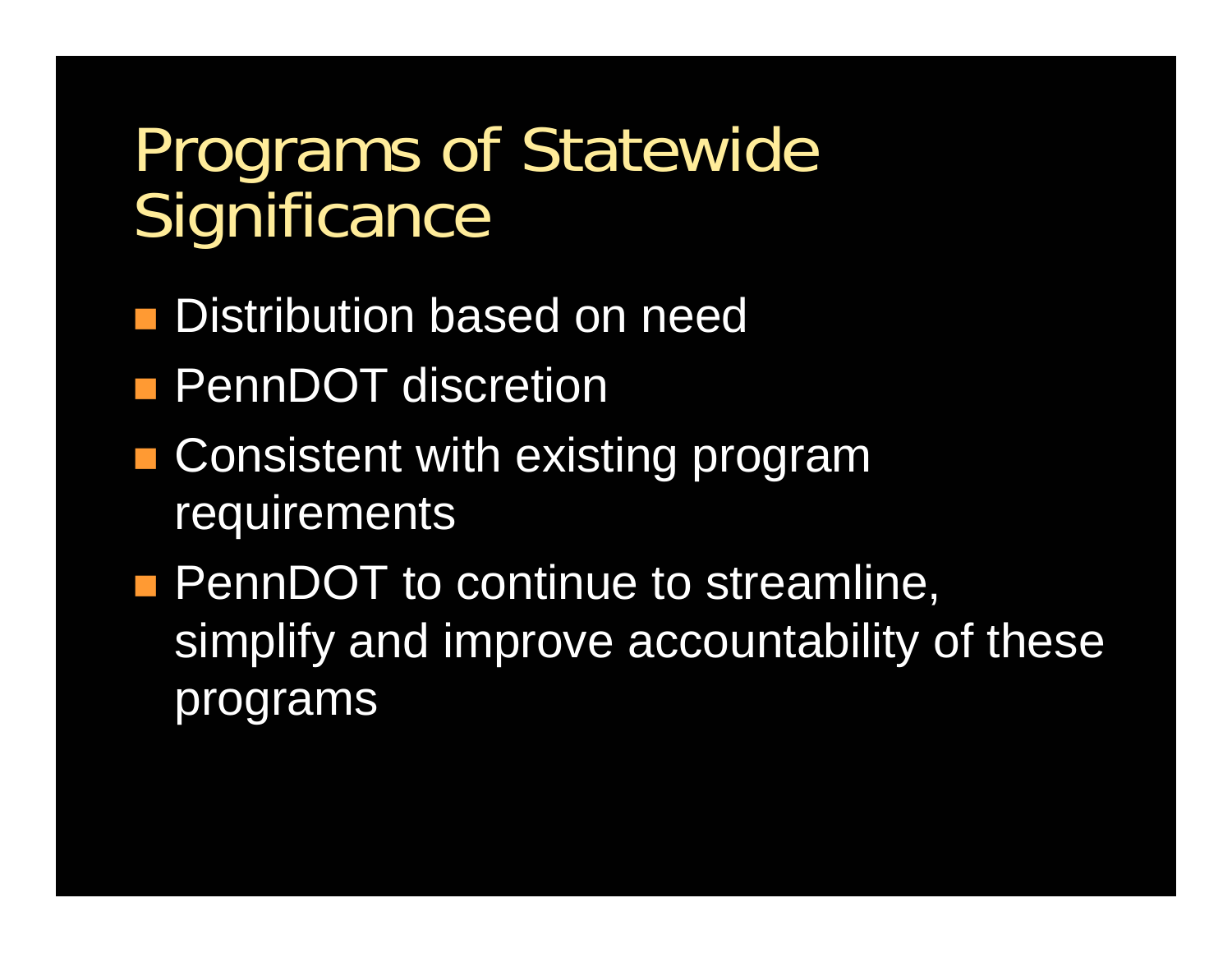#### Persons with Disabilities

**Rural Transportation Program for Persons with Disabilities** 



Counties offering reduced transportation services for persons with disabilities

Remaining counties eligible for Persons with Disabilities



Counties not eligible for Persons with Disabilities Program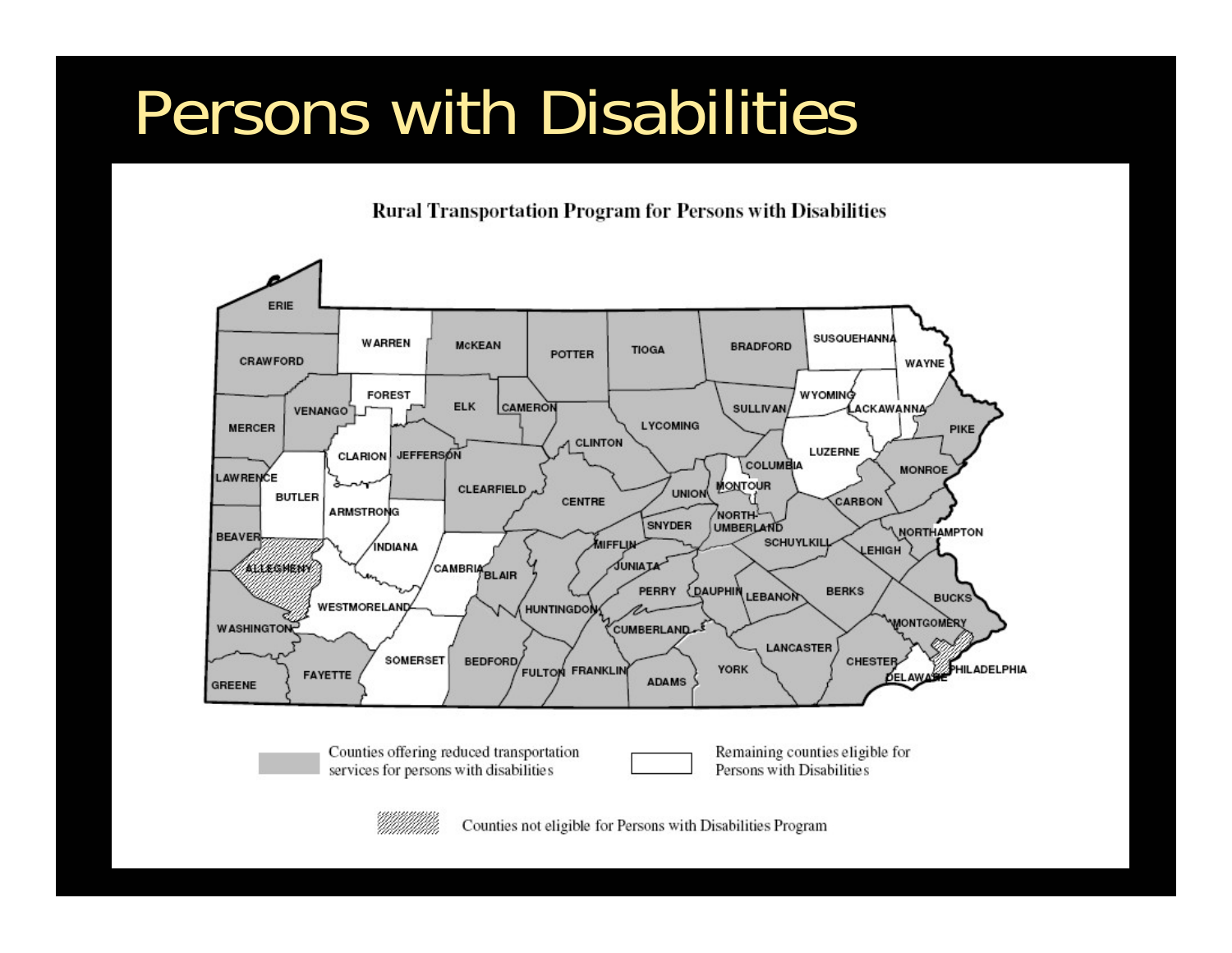## Intercity Transportation



Funding to continue Keystone Corridor improvements and operating assistance



Increased funding for intercity bus operators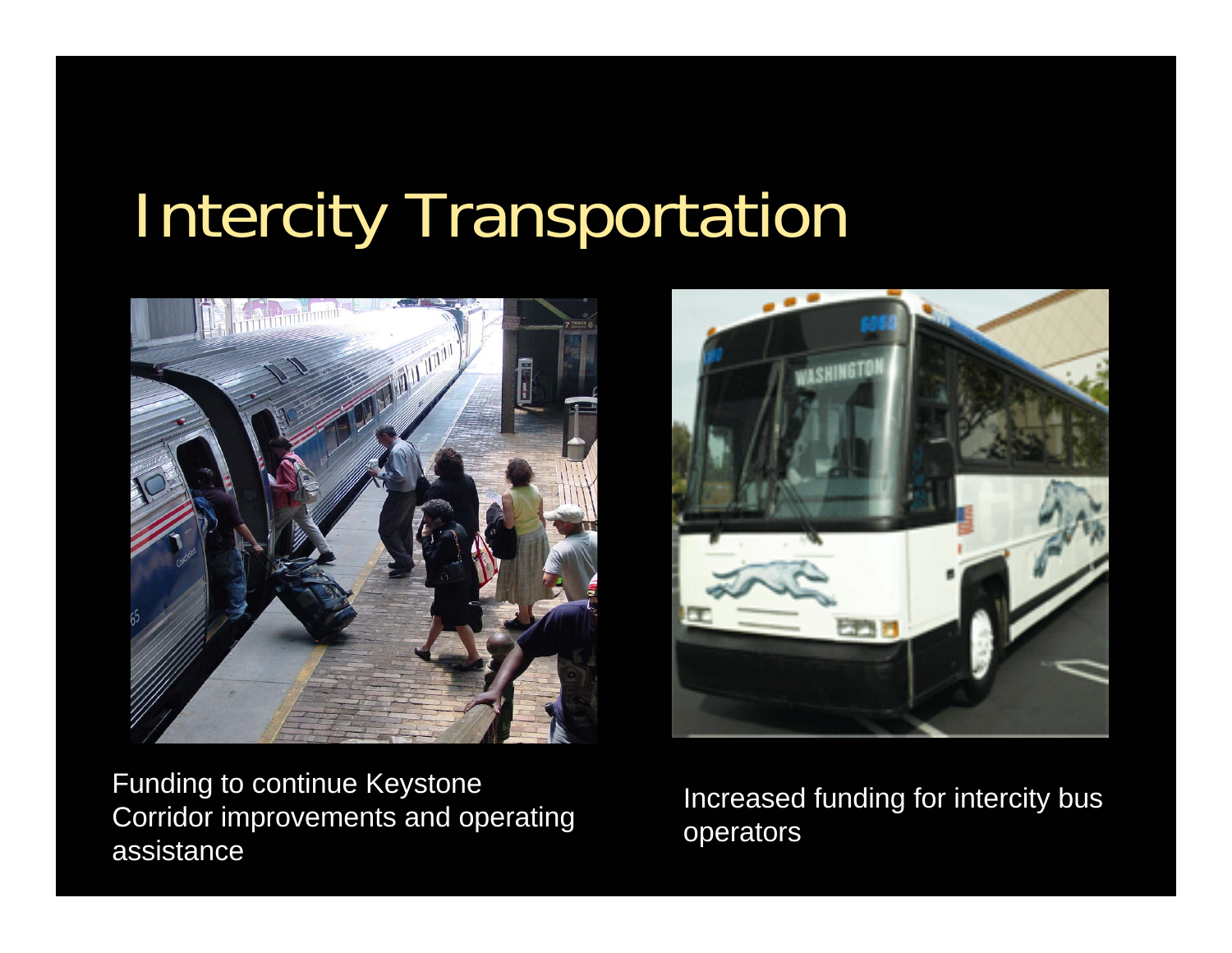## Community Transportation

- Service Stabilization funding
	- **Provides \$1.5 Million across 35 counties**
- Capital funding available for shared ride systems
- **Human Service Coordination Study**

■ Multi-agency study



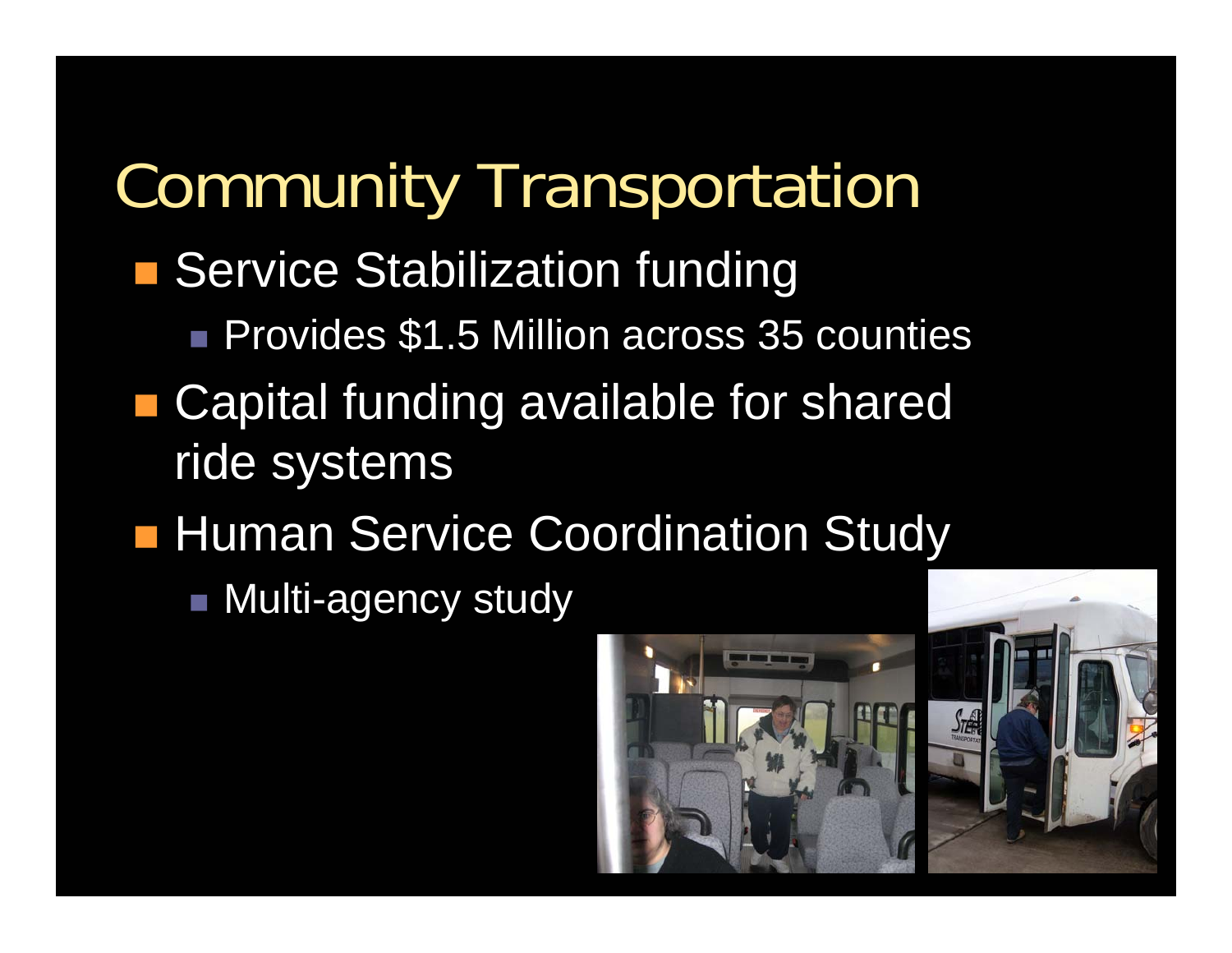#### Welfare to Work and Federal Programs Match

- **Natch funding for:** 
	- Job Access Reverse Commute
	- New Freedoms
- **n** Continues state Welfare to Work program **No local match required**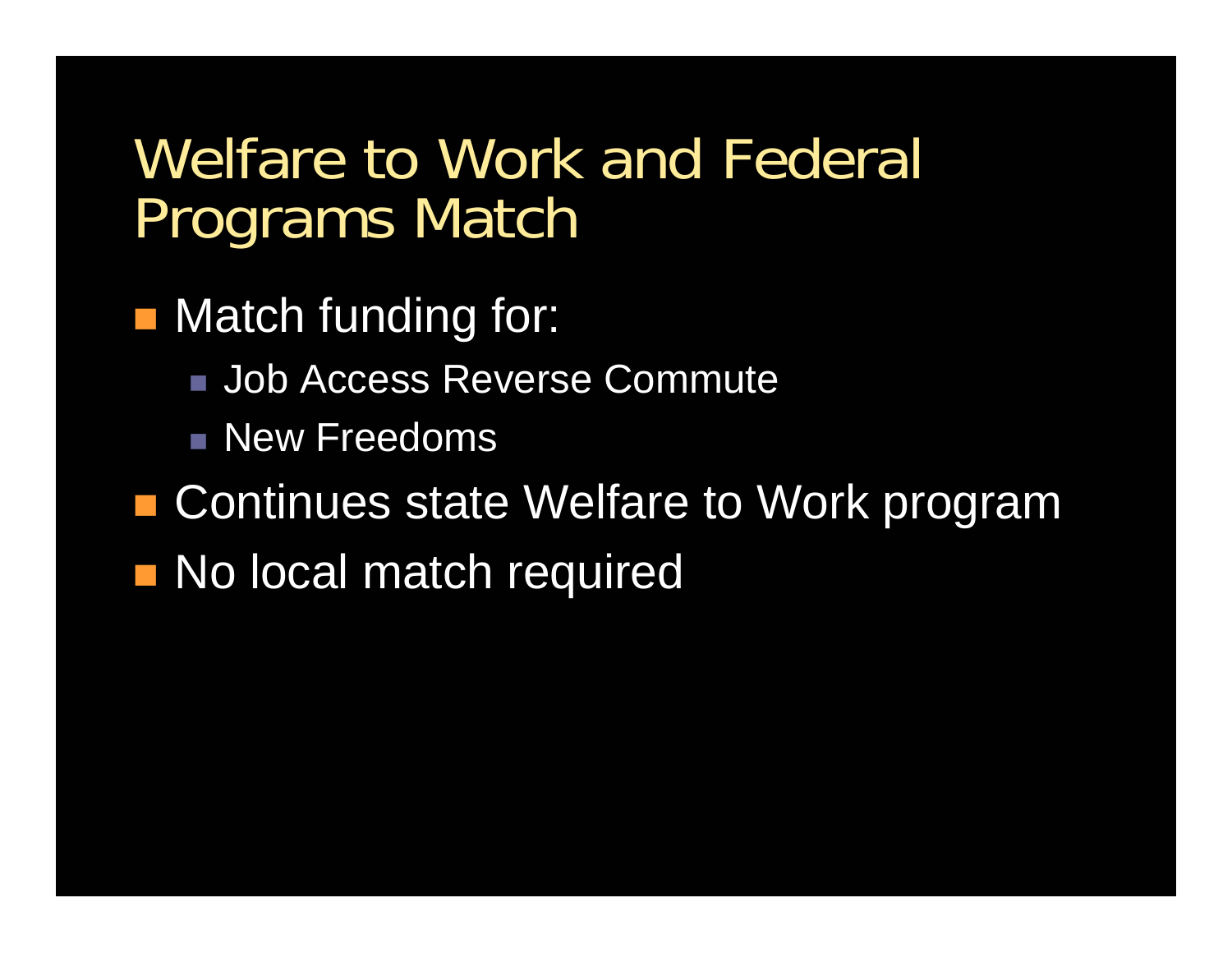#### Regulations – Proposed Stage

**Public Comment Period.** - Proposed Regulations published in PA bulletin with 30 day comment period

**IRRC Comment Period** - IRRC comments within 30 day of closing of Public Comment Period

**Agency Review** – Agency responds to comments and delivers final form regulation

**Rulemaking ends –** Agency does not deliver final form reg in 2 years

Source: The Regulatory Review Process in Pennsylvania, Feb. 2003, IRRC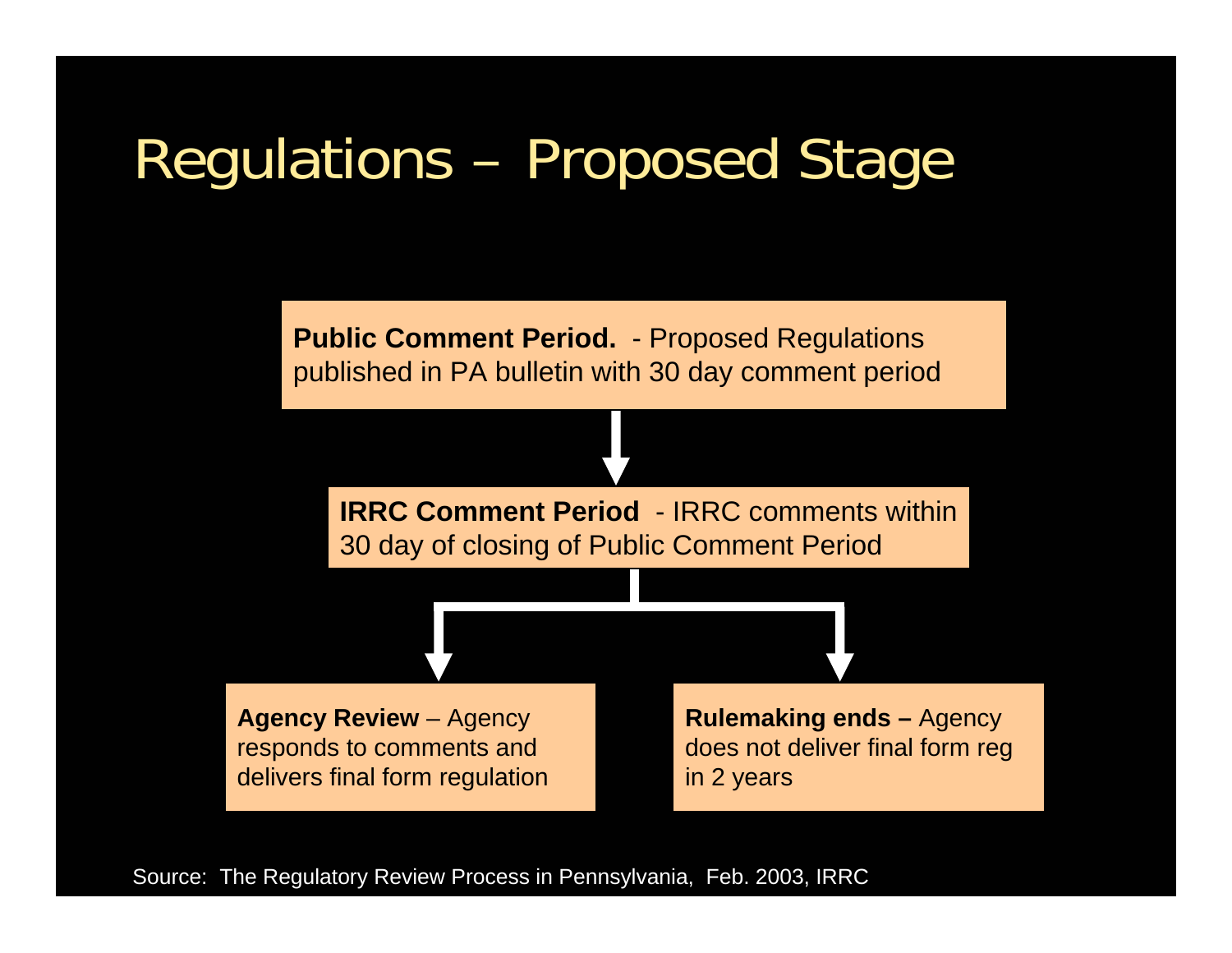# Regulations – Final Stage



Source: The Regulatory Review Process in Pennsylvania, Feb. 2003, IRR C